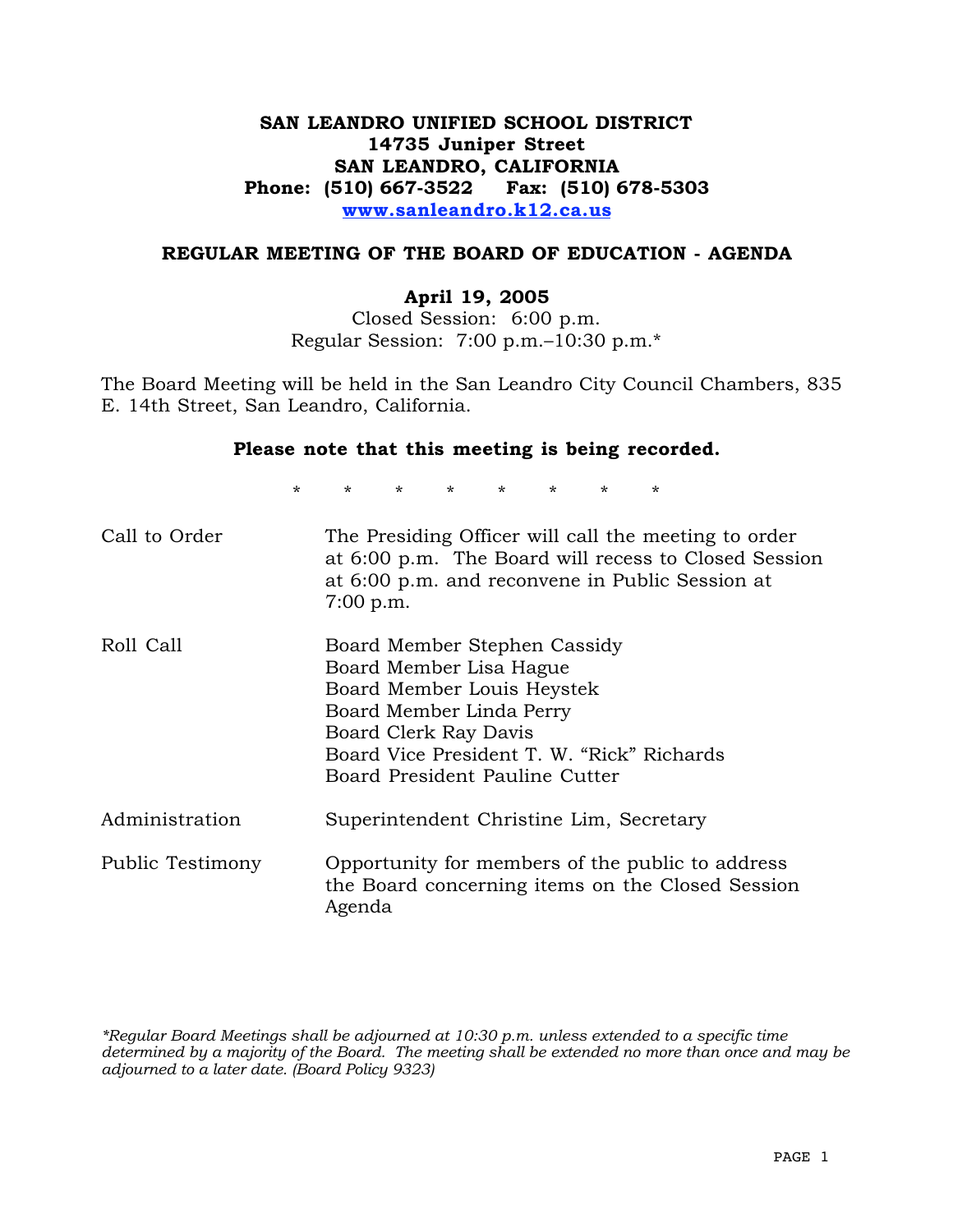Prior to the Public Session, the Board will meet in Closed Session pursuant to Education Code 35146 and 48918(c); and Government Code Sections 54957, 54957.6, 54956.9(b), and 54956.9.

- a) Student Expulsions
- b) Public Employee Performance Evaluation, Title: Superintendent
- c) Conference with Labor Negotiator
- d) Conference with Legal Counsel Anticipated Litigation Significant exposure to litigation pursuant to Government Code - 1 case
- e) Conference with Legal Counsel Existing Litigation 2 cases

| Report Closed<br>Session Action | Motion __________ Second ___________ Vote ________                                                                                                                                            |                                                                                                                                                                                                                                                                                                                                                          |
|---------------------------------|-----------------------------------------------------------------------------------------------------------------------------------------------------------------------------------------------|----------------------------------------------------------------------------------------------------------------------------------------------------------------------------------------------------------------------------------------------------------------------------------------------------------------------------------------------------------|
| Pledge of Allegiance            |                                                                                                                                                                                               |                                                                                                                                                                                                                                                                                                                                                          |
| Approve Agenda                  | Motion __________ Second __________ Vote ________                                                                                                                                             | Approve the Regular Meeting Agenda of April 19, 2005                                                                                                                                                                                                                                                                                                     |
| Legal Statement                 | the entrance and submit it to the Board's<br>Administrative Assistant. Speakers who have<br>this meeting is being recorded.                                                                   | Members of the audience who wish to address the<br>Board are asked to complete the yellow card available at<br>completed the card will be called when the item is<br>reached on the agenda or, for non-agenda items, during<br>the Public Testimony. Cards are to be turned in before<br>the item is reached on the agenda. Please note that             |
|                                 | posted agenda except to A) briefly respond to<br>attendance; B) ask questions for clarification; C)<br>next meeting and/or put it on a future agenda.<br>(Government Code Section 54954.2(a)) | State law prohibits the Board of Education from taking<br>any action on or discussing items that are not on the<br>statements made or questions posed by the public in<br>provide a reference to a staff member or other resource<br>for factual information in response to the inquiry; or D)<br>ask a staff member to report back on the matter at the |

**REPORTS** Student Representatives' Reports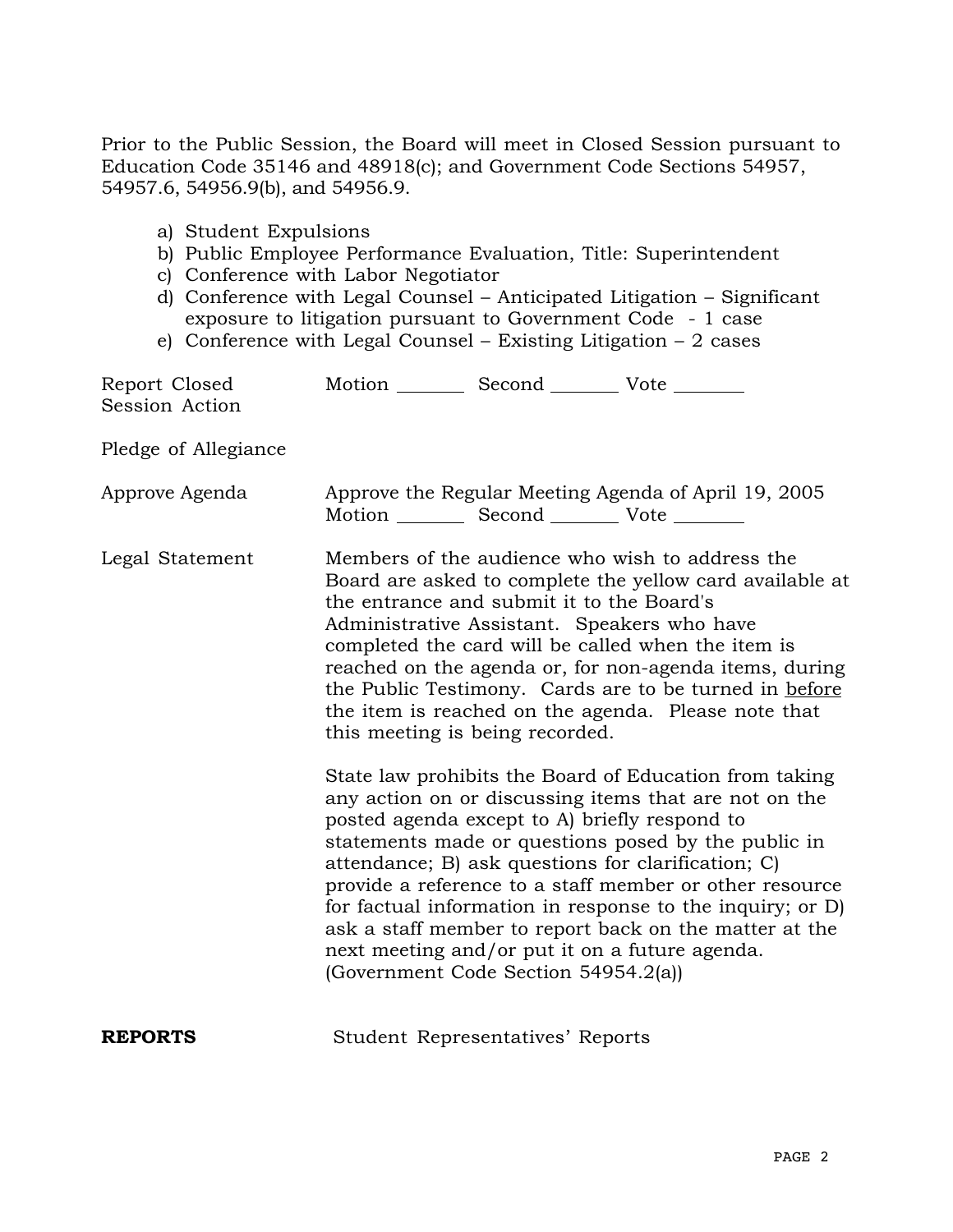## **PRESENTATIONS**

- \* Certificates of Appreciation will be presented to ROP Students of the Month for April 2005:
	- Alicia J. Ach Business Ownership Program
	- Amy Fong Marking Program
- Janet Finsilver, Region IV AVID Coordinator, will present a Certificate of Distinction to San Leandro High School as a National Demonstration School for Advancement Via Individual Determination (AVID). San Leandro High School is the only high school in the Bay Area to reach this status.
- \* Staff from the Eden Area ROP will give a presentation on the Joint Powers Agreement operating procedures that have allowed school districts the authority to provide quality career technical education to the students of their respective districts.
- \* Laura Leventer, Coordinator for Assessment & Instructional Support, and Debbie Wong, Director of Curriculum, will provide an overview on the District's Adequate Yearly Progress (AYP) and our plan for achievement towards No Child Left Behind (NCLB) status.

### **PUBLIC TESTIMONY ON NON-AGENDA ITEMS**

**REPORTS** Correspondence Superintendent's Report Board Committee Reports

- Facilities/Technology
- Policy

Board Representatives' Reports

- Eden Area Regional Occupational Program
- Mid-Alameda County Special Education Local Plan Area

### **CONSENT ITEMS**

These items are considered routine and may be enacted by a single motion. At the request of any member of the Board, any item on the consent agenda shall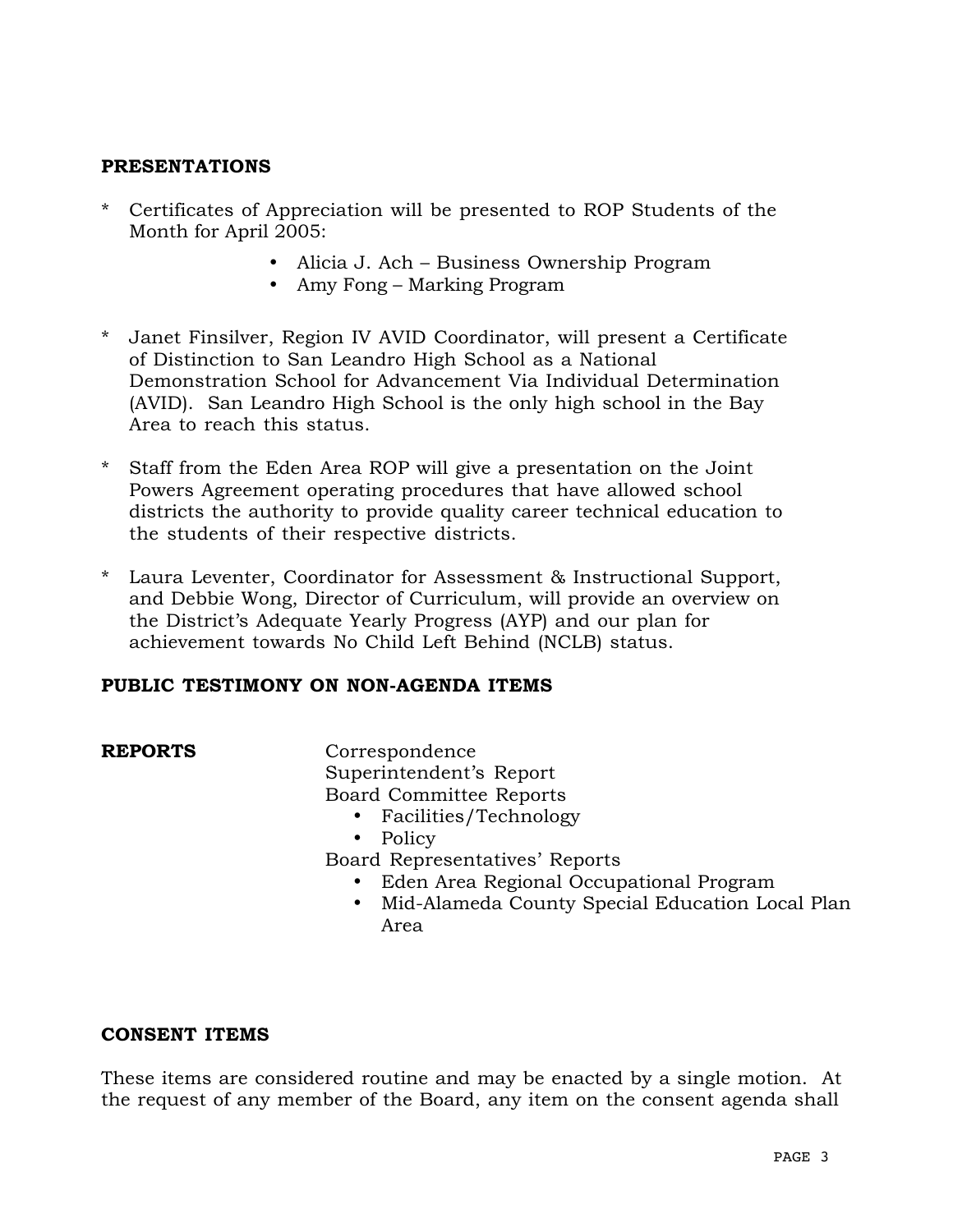be removed and given individual consideration for action as a regular agenda item.

General Services

| $1.1-C$<br>Approval of Board<br>Minutes $-$<br>April 5, 2005                                                                 | Staff Recommendation:<br>Approve the minutes of the regular board<br>meeting held on April 5, 2005.<br>Motion _________ Second ___________ Vote _______                                                                                                   |
|------------------------------------------------------------------------------------------------------------------------------|-----------------------------------------------------------------------------------------------------------------------------------------------------------------------------------------------------------------------------------------------------------|
| $1.2-C$<br>Approval of Board<br>Minutes -<br>April 11, 2005                                                                  | <b>Staff Recommendation:</b><br>Approve the minutes of the special board<br>meeting held on April 11, 2005.<br>Motion Second Vote _____                                                                                                                   |
| $1.3-C$<br>Eden Regional<br>Occupational Program<br>(ROP) Joint Powers<br>Agreement                                          | <b>Staff Recommendation:</b><br>Approve the Eden Area Regional Occupational<br>Program (ROP) Joint Powers Agreement.<br>Motion _________ Second __________ Vote _______                                                                                   |
| $1.4-C$<br>Student Resource<br>Officer (SRO)                                                                                 | Staff Recommendation:<br>Approve the recommendation from the Advocacy<br>Committee for Board members to sign the letter<br>to the City concerning cuts to Student Resource<br>Officer (SRO) positions.<br>Motion _________ Second __________ Vote _______ |
| $1.5-C$<br>Resolution #05-21<br>Opposition to<br>Proposed Elimination<br>of Funding for Career<br>and Technical<br>Education | <b>Staff Recommendation:</b><br>Adopt Resolution #05-22, opposing President<br>Bush's proposed elimination of funding for<br>Career and Technical Education.<br>Motion _________ Second ___________ Vote _______                                          |
| Human Resources                                                                                                              |                                                                                                                                                                                                                                                           |
| $2.1-C$<br>Acceptance of<br>Personnel Report                                                                                 | Staff Recommendation:<br>Accept Personnel Report as submitted.<br>Motion _________ Second __________ Vote _______                                                                                                                                         |
| <b>Educational Services</b>                                                                                                  |                                                                                                                                                                                                                                                           |
| $3.1-C$                                                                                                                      | <b>Staff Recommendation:</b>                                                                                                                                                                                                                              |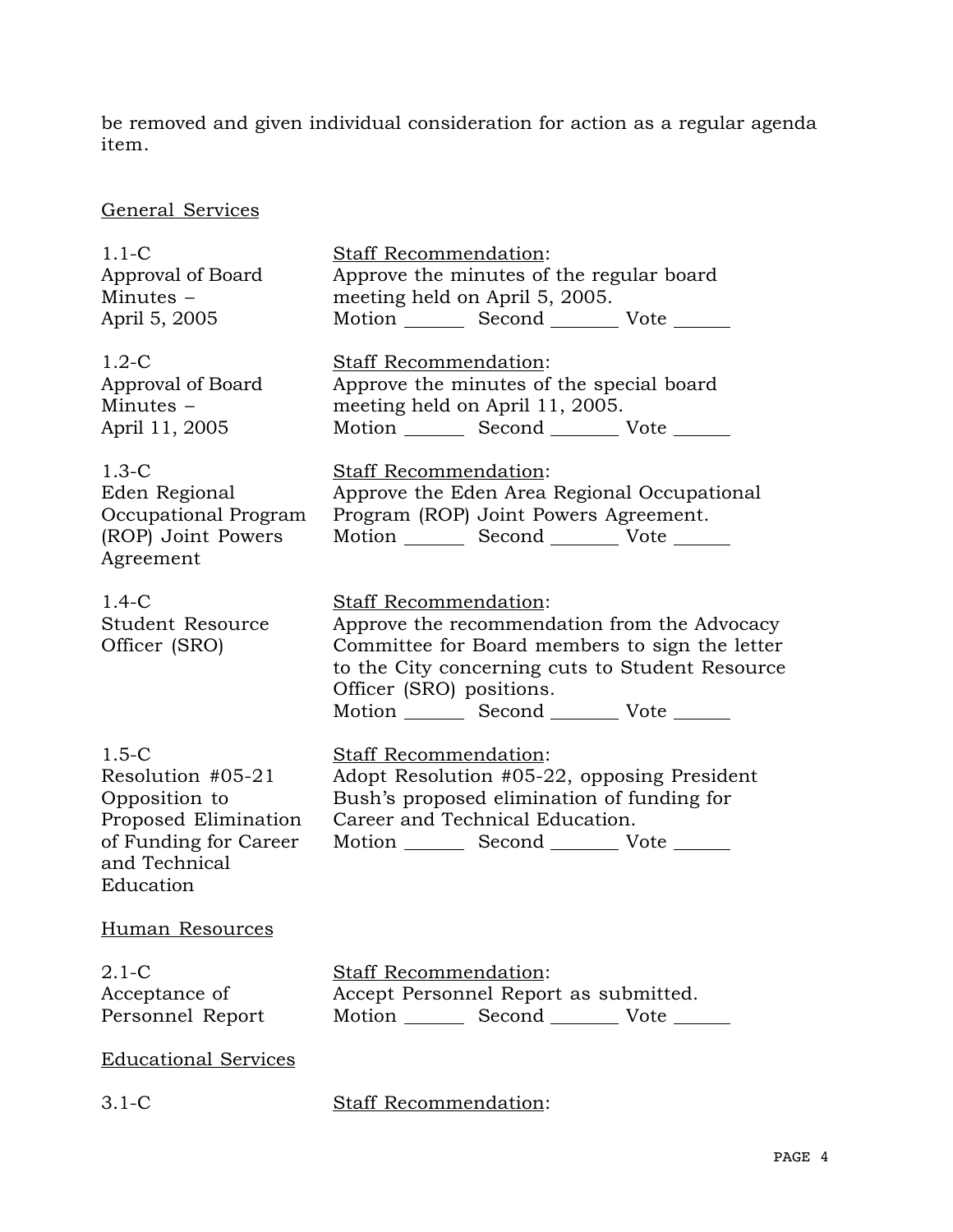| Acceptance of<br>Donations                              | Approve the acceptance of gifts to the District as<br>follows:                                                                                                                                                                                                                                                                                                                                                                                                                                                                                                                                                                                                                                  |  |
|---------------------------------------------------------|-------------------------------------------------------------------------------------------------------------------------------------------------------------------------------------------------------------------------------------------------------------------------------------------------------------------------------------------------------------------------------------------------------------------------------------------------------------------------------------------------------------------------------------------------------------------------------------------------------------------------------------------------------------------------------------------------|--|
| Acceptance of<br>Donations, cont.                       | <b>McKinley Elementary School</b><br>\$250 in coins for a 4 <sup>th</sup> grade class to use for<br>their "Random Acts of Kindness" club<br>rewards, from Mr. & Mrs. Fortner<br>Roosevelt Elementary School<br>3 donations totaling \$350 to the school's<br>$\bullet$<br>general fund from anonymous donors<br>50 cases of copy paper from "Give Something"<br>٠<br>Back"<br>\$30 from Danice Desaulniers through the<br>$\bullet$<br>"Giving Campaign"<br>\$20.70 from Josephine Chan through the<br>$\bullet$<br>"Giving Campaign"<br>\$660 from LaSallet Palacios through the<br>$\bullet$<br>"Giving Campaign"<br>\$80 for Life Lab Science Project from Judith<br>$\bullet$<br>Goodfellow |  |
|                                                         | Bancroft Middle School<br>Pens and paper from Julie Barnett<br>• 2 large bags of yarn from Yvette Rice<br>Free bowling passes from Manor Bowl<br>$\bullet$<br>John Muir Middle School<br>Shelving unit to the Wood Shop from Zeke<br>Lyles                                                                                                                                                                                                                                                                                                                                                                                                                                                      |  |
|                                                         | <u>San Leandro High School</u><br>Various supplies to the Drama Department<br>from Tom's Ace Hardware<br>\$1,000.00 to the Science Department and<br>\$200 to the Fine Arts Department from<br>Lingfung and Wing Mok                                                                                                                                                                                                                                                                                                                                                                                                                                                                            |  |
|                                                         | <u>San Leandro Unified School District</u><br>\$1,000 toward the music program for all<br>schools in the district from Mr. & Mrs. Wing<br>Sheung Mok                                                                                                                                                                                                                                                                                                                                                                                                                                                                                                                                            |  |
|                                                         | Motion _________ Second __________ Vote _______                                                                                                                                                                                                                                                                                                                                                                                                                                                                                                                                                                                                                                                 |  |
| $3.2-C$<br>Approval of Proposed<br>Stipulated Expulsion | <b>Staff Recommendation:</b><br>Approve the recommendation of the Director of<br>Attendance and Principal for the stipulated                                                                                                                                                                                                                                                                                                                                                                                                                                                                                                                                                                    |  |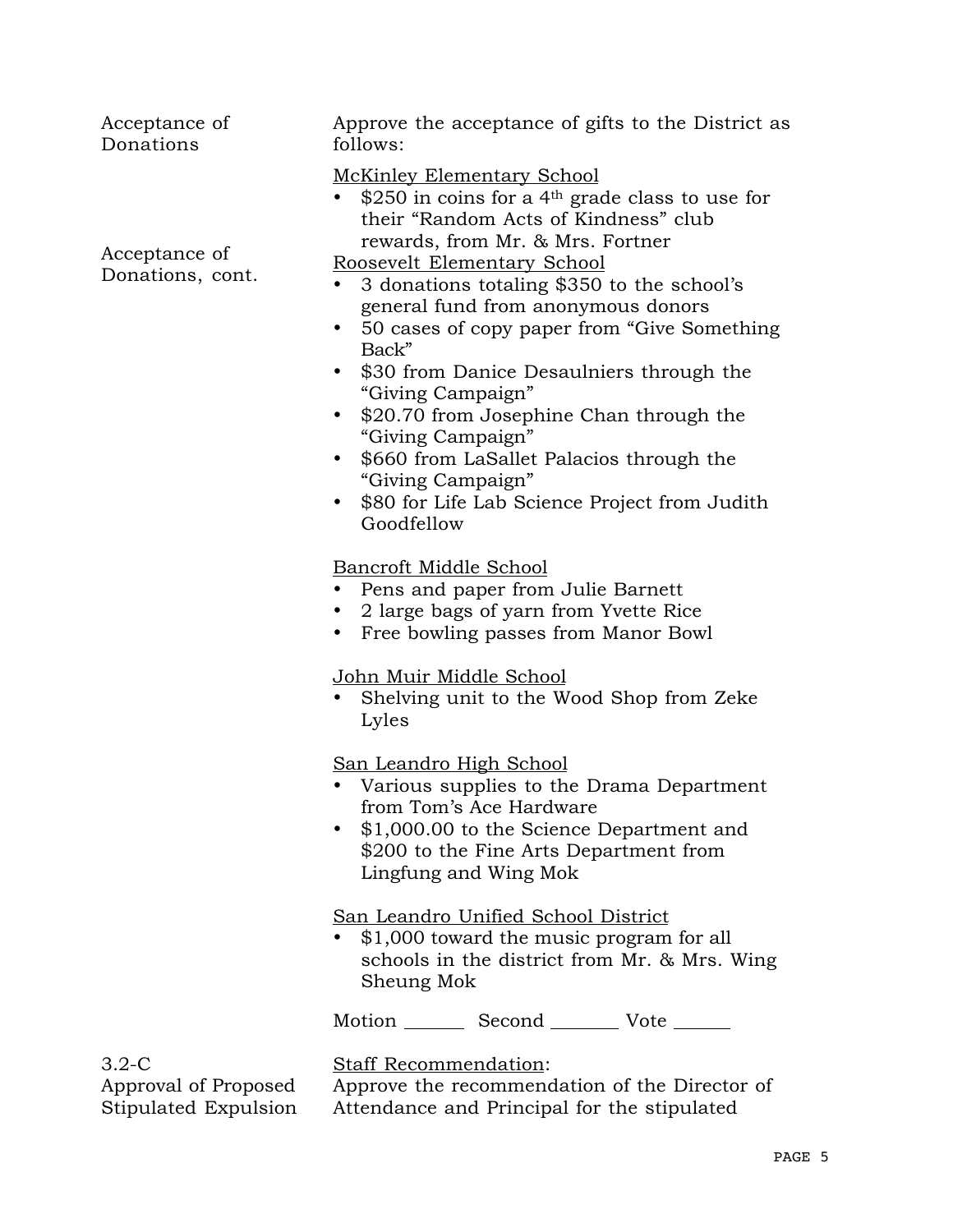Order expulsion of student E24-04/05. Motion \_\_\_\_\_\_\_\_\_ Second \_\_\_\_\_\_\_\_\_ Vote

| $3.3 - C$<br>Recommendation from<br>Administrative Panel<br>for Expulsion                        | <b>Staff Recommendation:</b><br>Approve the Administrative Panel's<br>recommendation for expulsion for student<br>E25-04/05.<br>Motion _________ Second __________ Vote _______                                                                                 |
|--------------------------------------------------------------------------------------------------|-----------------------------------------------------------------------------------------------------------------------------------------------------------------------------------------------------------------------------------------------------------------|
| Business, Operations and Facilities                                                              |                                                                                                                                                                                                                                                                 |
| $4.1-C$<br>Resolution #05-22<br>Piggyback Bid for San<br>Leandro High School<br>Growth Modulars  | <b>Staff Recommendation:</b><br>Adopt Resolution #05-22, authorizing the<br>purchase of portable classrooms to<br>accommodate growth at San Leandro High<br>School based on the Columbine School District<br>piggyback $\#000110$ .<br>Motion Second Vote _____ |
| $4.2-C$<br><b>Architect Contract</b><br>Agreement - San<br>Leandro High School<br>Growth Project | <b>Staff Recommendation:</b><br>Approve the architect contract agreement with<br>SIM Architect Inc. for the San Leandro High<br>School Growth and Renovation Project.<br>Motion _________ Second __________ Vote _______                                        |
| <b>ACTION ITEMS</b>                                                                              |                                                                                                                                                                                                                                                                 |
| $2.1-A$<br>Resolution #05-23<br>Reduce Classified<br>Services Due to Lack<br>of Funds            | <b>Staff Recommendation:</b><br>Adopt Resolution #05-23 to reduce classified<br>services due to lack of funds.<br>Motion Second Vote ______                                                                                                                     |
| $2.2-A$<br>Library Media<br>Assistant Position at<br>San Leandro High<br>School                  | <b>Staff Recommendation:</b><br>Approve the restoration of .09 FTE for the Library<br>Media Assistant position at San Leandro High<br>School.<br>Motion _________ Second __________ Vote                                                                        |

# **CONFERENCE ITEMS**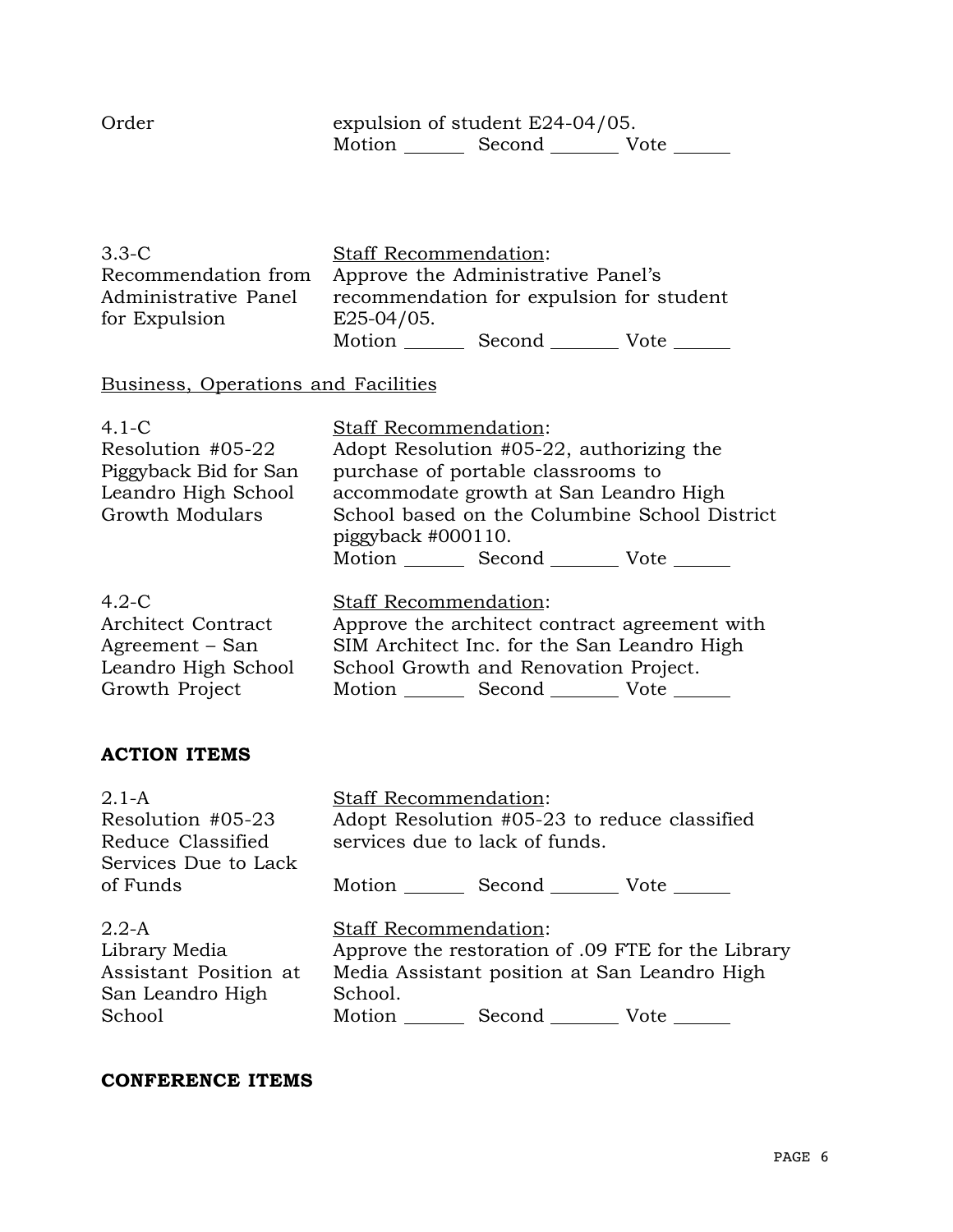These items are submitted for advance planning and to assist the Board in establishing future agenda items. The Board may, however, take action on the following: